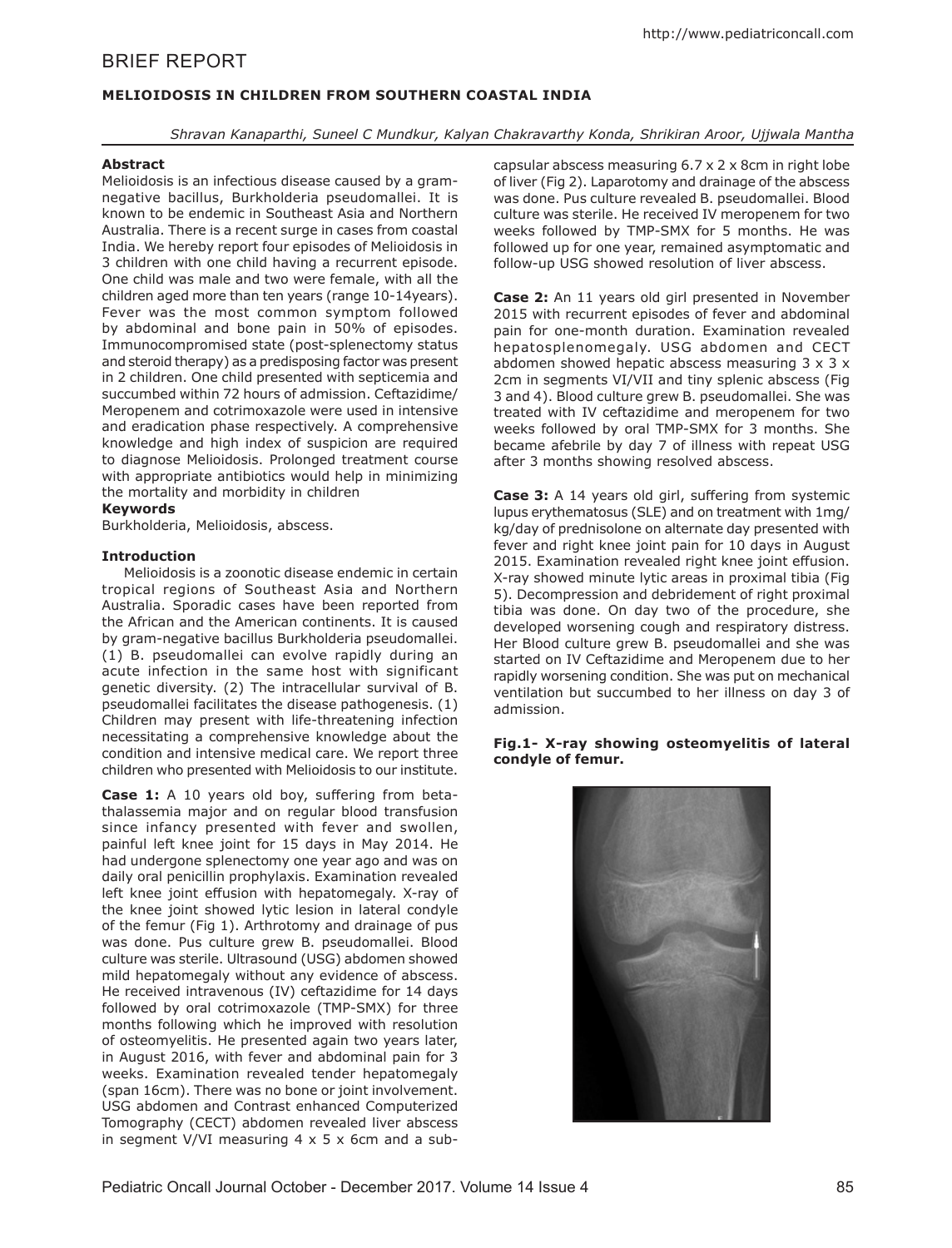#### **Fig 2- Computerized Tomography abdomen showing intrahepatic abscess.**



**Fig.3 - Computerized Tomography abdomen showing intra-hepatic abscess.**



**Fig.4 - Computerized Tomography abdomen showing tiny splenic abscess**



**Fig.5 - X-ray of tibia showing linear lucency (left image). X-ray of tibia showing lacunae and drain tube in-situ (right image).**



#### **Discussion**

Melioidosis is predominantly seen during the rainy season and affects people who are frequently exposed to soil and water. In the present study, 2 out of 4 episodes, occurred during the rainy season. Routes of infection include percutaneous inoculation, inhalation and by ingestion. (3) Usually a disease affecting adults between 40-60 years of age, increased number of cases in children are being reported. (1) Children less than 15 years of age account for 5-8% of total melioidosis cases. Melioidosis is more common in children with predisposing factors like diabetes, thalassemia, chronic pulmonary and renal diseases, glucocorticoid therapy and in children with cancer. (1,3) In the present study, two children had predisposing factors, one had beta thalassemia major, and the other was on steroid treatment for SLE.

Clinical manifestations are highly variable ranging from fatal sepsis to chronic symptoms. Pneumonia, genitourinary tract infections skin infection, sepsis, septic arthritis, osteomyelitis, internal organ abscesses, suppurative parotitis and neurological involvement, may be seen. (3-5) Twenty-one percent of cases present with septic shock, with fatality ranging from 50-90% in cases of septicemia. Mortality rate is less in Australia (15%) whereas it is more in Thailand (around 49%). (4) Neonatal melioidosis presenting with pneumonia and meningitis in preterm and term children are reported in the literature. (6,7) Neuromelioidosis consists most commonly of localized brain or spinal cord infections. Out of these, most are intraaxial (cerebellum, brainstem, and cerebrum) and few present with extra-axial lesions (skull osteomyelitis, epidural/subdural collection, scalp abscesses). (8) In the present study, fever was the most common symptom. Pain in abdomen and limb pain were seen in 2 out of 4 episodes. Abdominal abscesses and bone involvement were seen in 2 episodes (50%). Mortality was 33%, one child had septicemia and succumbed within 72 hours of admission.

Recurrence of Melioidosis is seen more commonly in the first year after the diagnosis. Relapse from a